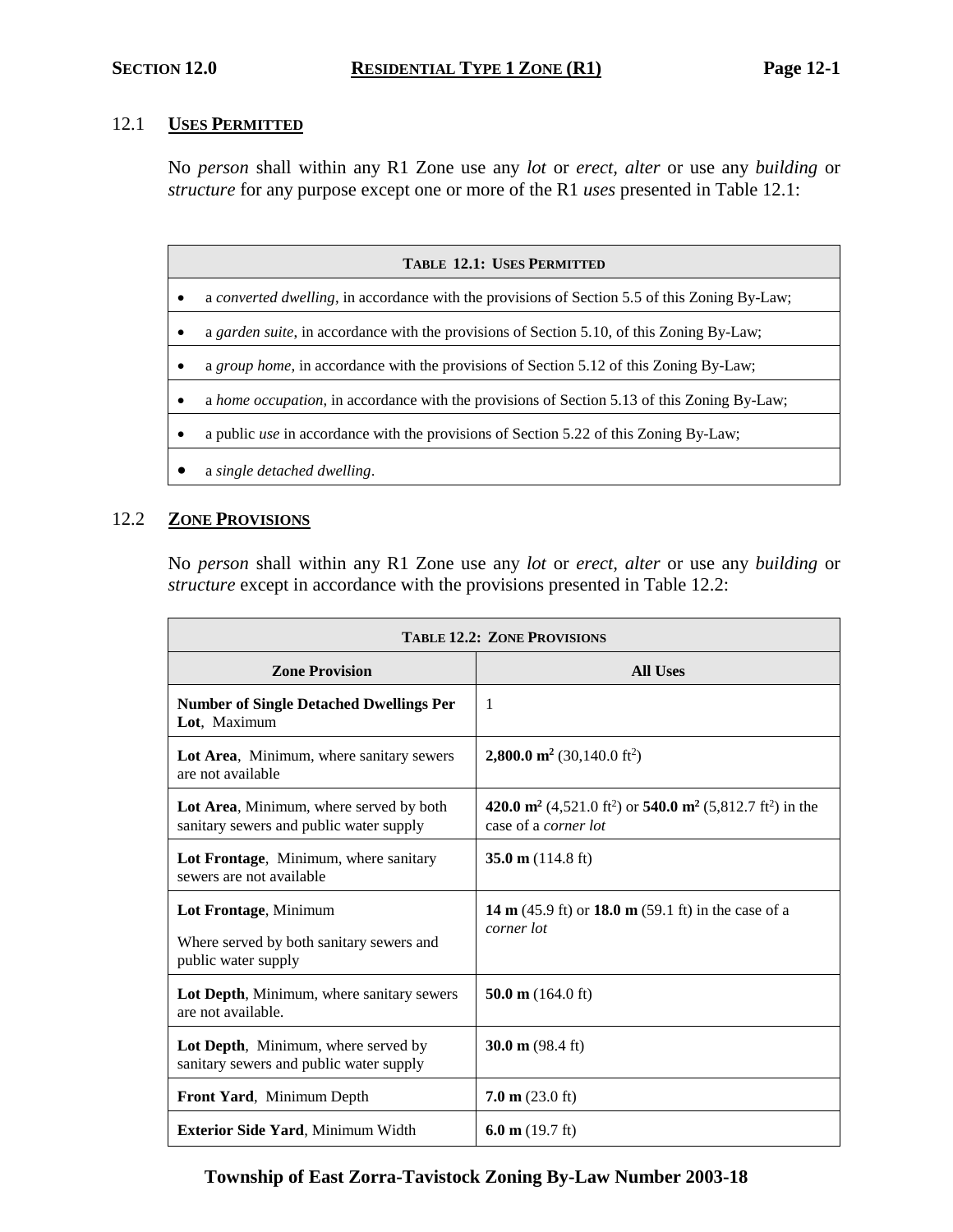| <b>TABLE 12.2: ZONE PROVISIONS</b>                                       |                                                                          |  |
|--------------------------------------------------------------------------|--------------------------------------------------------------------------|--|
| <b>Zone Provision</b>                                                    | All Uses                                                                 |  |
| <b>Rear Yard, Minimum Depth</b>                                          | $7.5 \text{ m}$ (24.6 ft)                                                |  |
| <b>Interior Side Yard, Minimum Width</b>                                 | 1.2 m $(3.9 \text{ ft})$ .                                               |  |
| <b>Setback.</b> Minimum distance from the<br>centreline of a County Road | 22.0 m $(72.2 \text{ ft})$                                               |  |
| Lot Coverage, Maximum                                                    | 40% of the <i>lot area</i>                                               |  |
| <b>Landscaped Open Space, Minimum</b>                                    | 30% of the <i>lot area</i>                                               |  |
| <b>Height of Building, Maximum</b>                                       | 11.0 m $(36.1 \text{ ft})$                                               |  |
| Parking and Accessory Buildings, Etc.                                    | In accordance with the provisions of Section 5 of this<br>Zoning By-Law. |  |

(Deleted and Replaced by By-Law 2021-09)

## 12.3 **SPECIAL PROVISIONS FOR A CONVERTED DWELLING (R1-C)**

In accordance with the provisions of Section 5.5, all R1-C zoned *lots* may contain a *converted dwelling*, or a *use* permitted in Section 12.1, in accordance with the provisions of Section 12.2 of this Zoning By-Law.

The R1-C Zone applies to the following properties in the Township of East Zorra-Tavistock:

(i) Lot 5, Registered Plan 41M-130, King Street, Tavistock. (Amended by By-Law 2006-4)

# 12.3.1 **Location: Lot 5, Plan M61, Village of Innerkip, R1-C1 (Key Map 48)**

12.3.1.1 Notwithstanding any provisions of this Zoning By-law, no person shall within any R1-C1 Zone *use* any *lot* or *erect*, *alter* or *use* any *building* or *structure* for any purpose except the following:

> All *uses* permitted in Section 12.1 of this Zoning By-law; A *converted dwelling*.

- 12.3.1.2 Notwithstanding any provisions of this Zoning By-law, no person shall within any R1-C1 Zone *use* any *lot*, or *erect*, *alter* or *use* any *building* or *structure* except in accordance with the following provisions:
- 12.3.1.2.1 GROSS FLOOR AREA FOR SECOND DWELLING UNIT

Maximum **116.8 m<sup>2</sup>**  $(1,257 \text{ ft}^2)$ February/21 (Added by By-Law 2019-43)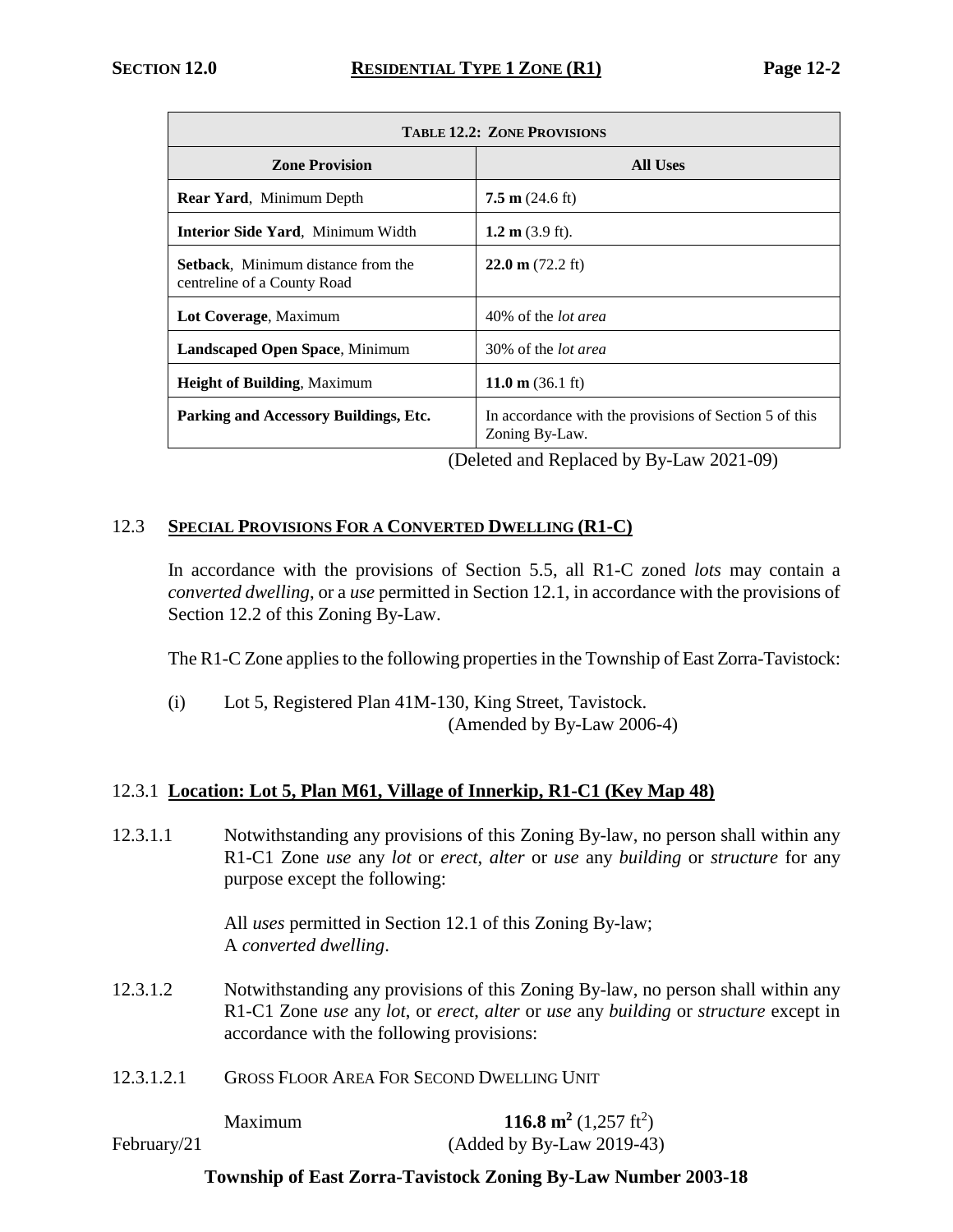12.3.1.2.2 That all provisions of the R1 Zone in Section 12.2 to this Zoning By-law, as amended, shall apply, and further that all other provisions of this By-law, as amended, that are consistent with the provisions herein contained shall continue to apply mutatis mutandis.

(Added by By-Law 2019-43)

## 12.4 **SPECIAL PROVISIONS FOR A GARDEN SUITE (R1-G)**

In accordance with the provisions of Section 5.10, all R1-G zoned lots may contain a *garden suite* or any *use* permitted in Section 12.1, in accordance with the provisions of Section 12.2. Upon expiry of the temporary use by-law, the *garden suite* shall be removed unless an application is submitted for an extension of the *use* and approved by the *Corporation* pursuant to Section 39 of the Planning Act.

#### 12.5 **SPECIAL PROVISIONS**

## 12.5.1 **Location: Part of Lot 64, R.P. 307 & Lot 1, R.P. 1131, Hope and Centennial Streets (Tavistock), R1-1 (Key Map 3)**

12.5.1.1 Notwithstanding any provisions of this Zoning By-Law to the contrary, no *person* shall within any R1-1 Zone use any *lot*, or *erect, alter* or use any *building* or *structure* for any purpose except the following:

> a *single detached dwelling*; and a *business/professional office*.

- 12.5.1.2 Notwithstanding any provision of this Zoning By-Law to the contrary, no *person* shall within any R1-1 Zone use any *lot*, or *erect, alter* or use any *building* or *structure* for any purpose except in accordance with the following provisions:
- 12.5.1.2.1 REQUIREMENTS FOR THE BUSINESS/PROFESSIONAL OFFICE

The requirements for the *business/professional office* in a permitted *dwelling* shall be in accordance with the following provisions:

12.5.1.2.1.1 GROSS FLOOR AREA:

**Maximum 102.0 m<sup>2</sup>** (1,098.0 ft<sup>2</sup>)

12.5.1.2.1.2 NUMBER OF EMPLOYEES:

Maximum: 3 *persons*

February/21 (Deleted and Replaced by By-Law 2021-09)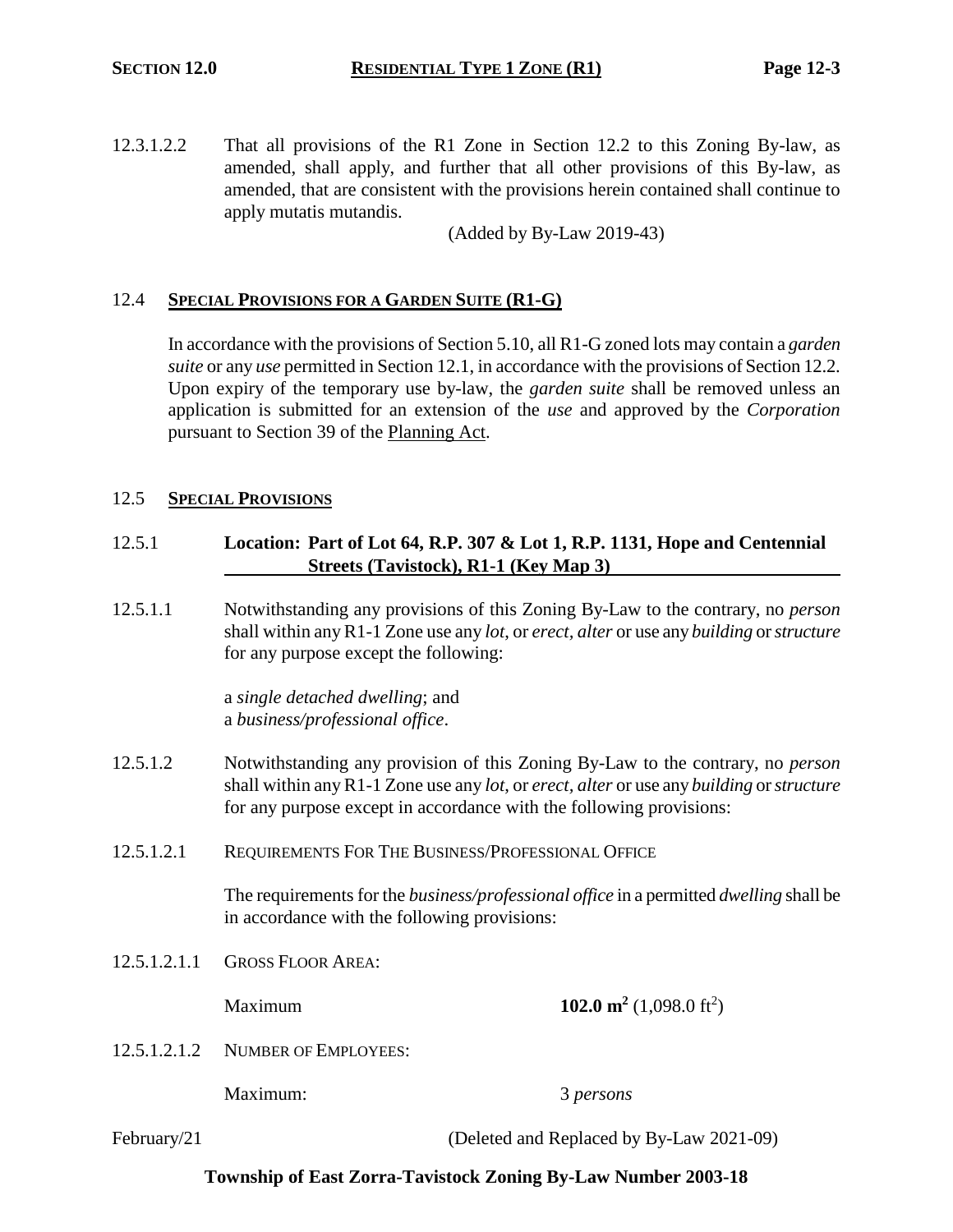#### 12.5.1.2.1.3 RESIDENTIAL CHARACTER:

Such office shall not change the residential character of the *dwelling* house.

12.5.1.2.1.4 PARKING:

Parking requirements shall be in accordance with Section 5.19

12.5.1.2.3 That all the other provisions of the R1 Zone in Section 12.2 and all other relevant provisions contained in this Zoning By-Law shall continue to apply mutatis mutandis. (Deleted and Replaced by By-Law 2021-09)

## 12.5.2 **Location: Lots 20 to 23, Registered Plan 41M-161, Bender Ave (Tavistock), R1-2 (Key Map 5)**

12.5.2.1 Notwithstanding any provisions of this Zoning By-Law to the contrary, no *person* shall within any R1-2 Zone use any *lot*, or *erect, alter* or use any *building* or *structure* for any purpose except the following:

all *uses* permitted in Section 12.1 of this Zoning By-Law.

- 12.5.2.2 Notwithstanding any provision of this Zoning By-Law to the contrary, no *person* shall within any R1-2 Zone use any *lot*, or *erect, alter* or use any *building* or *structure* for any purpose except in accordance with the following provisions:
- 12.5.2.2.1 FRONT YARD

Minimum Depth **9.0 m** (29.5 ft)

- 12.5.2.2.2 For the purposes of this Zoning By-Law the *front yard* minimum depth shall be measured from the **20 m** (66 ft) Bender Avenue Road Allowance.
- 12.5.2.2.3 That all the other provisions of the R1 Zone in Section 12.2 and all other relevant provisions contained in this Zoning By-Law shall continue to apply mutatis mutandis. (Deleted and Replaced by By-Law 2021-09)

#### 12.5.3 **Location: Part Lot 35, Concession 12 (Tavistock), R1-3 (Key Map 8)**

12.5.3.1 Notwithstanding any provisions of this Zoning By-Law to the contrary, no *person* shall within any R1-3 Zone use any *lot*, or *erect, alter* or use any *building* or *structure* for any purpose except the following:

all *uses* permitted in Section 12.1 of this Zoning By-Law.

February/21 (Deleted and Replaced by By-Law 2021-09)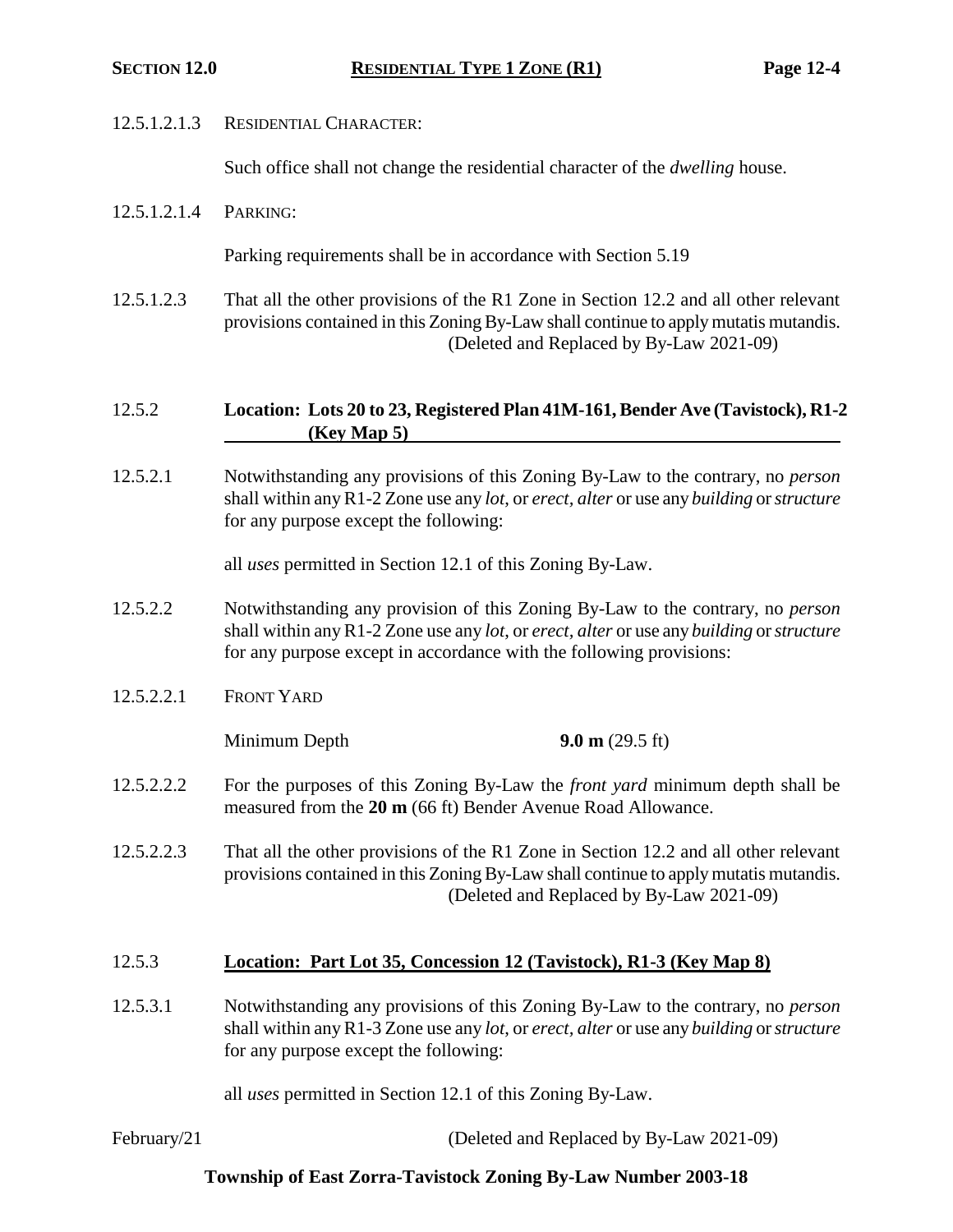| 12.5.3.2    | Notwithstanding any provision of this Zoning By-Law to the contrary, no <i>person</i><br>shall within any R1-3 Zone use any lot, or erect, alter or use any building or structure<br>for any purpose except in accordance with the following provisions: |  |
|-------------|----------------------------------------------------------------------------------------------------------------------------------------------------------------------------------------------------------------------------------------------------------|--|
| 12.5.3.2.1  | <b>FRONT YARD</b>                                                                                                                                                                                                                                        |  |
|             | Minimum Depth<br>$7.0 \text{ m}$ (22.9 ft)<br>(Amended by By-Law 2006-10)                                                                                                                                                                                |  |
| 12.5.3.2.2  | For the purposes of this Zoning By-Law the <i>front yard</i> minimum depth shall be<br>measured from the 20.0 m (66.0 ft) Leibler Street Road Allowance.                                                                                                 |  |
| 12.5.3.2.2A | LOT COVERAGE:                                                                                                                                                                                                                                            |  |
|             | Maximum<br>40% of the <i>lot area</i><br>(Added by By-Law 2006-10)                                                                                                                                                                                       |  |
| 12.5.3.2.3  | That all the other provisions of the R1 Zone in Section 12.2 and all other relevant<br>provisions contained in this Zoning By-Law shall continue to apply mutatis mutandis.<br>(Deleted and Replaced by By-Law 2021-09)                                  |  |
| 12.5.4      | Location: Part Lot 35, Concession 12 (Tavistock), R1-4<br>$(Added by By-Law 2006-10)$<br>(Deleted by By-Law 2021-09)                                                                                                                                     |  |
| 12.5.5      | Location: Part Lot 11, Concession 17 (East Zorra) Innerkip, R1-5<br>(Deleted by By-Law 2015-6)                                                                                                                                                           |  |
| 12.5.6      | Location: Part Block B, Registered Plan 179 (East Zorra), R1-6                                                                                                                                                                                           |  |
| 12.5.6.1    | Notwithstanding any provisions of this Zoning By-Law to the contrary, no <i>person</i><br>shall within any R1-6 Zone use any lot, or erect, alter or use any building or structure<br>for any purpose except the following:                              |  |
|             | all <i>uses</i> permitted in Section 12.1 of this Zoning By-Law.                                                                                                                                                                                         |  |
| 12.5.6.2    | Notwithstanding any provision of this Zoning By-Law to the contrary, no <i>person</i><br>shall within any R1-6 Zone use any lot, or erect, alter or use any building or structure<br>for any purpose except in accordance with the following provisions: |  |
|             | (Deleted and Replaced by By-Law 2021-09)                                                                                                                                                                                                                 |  |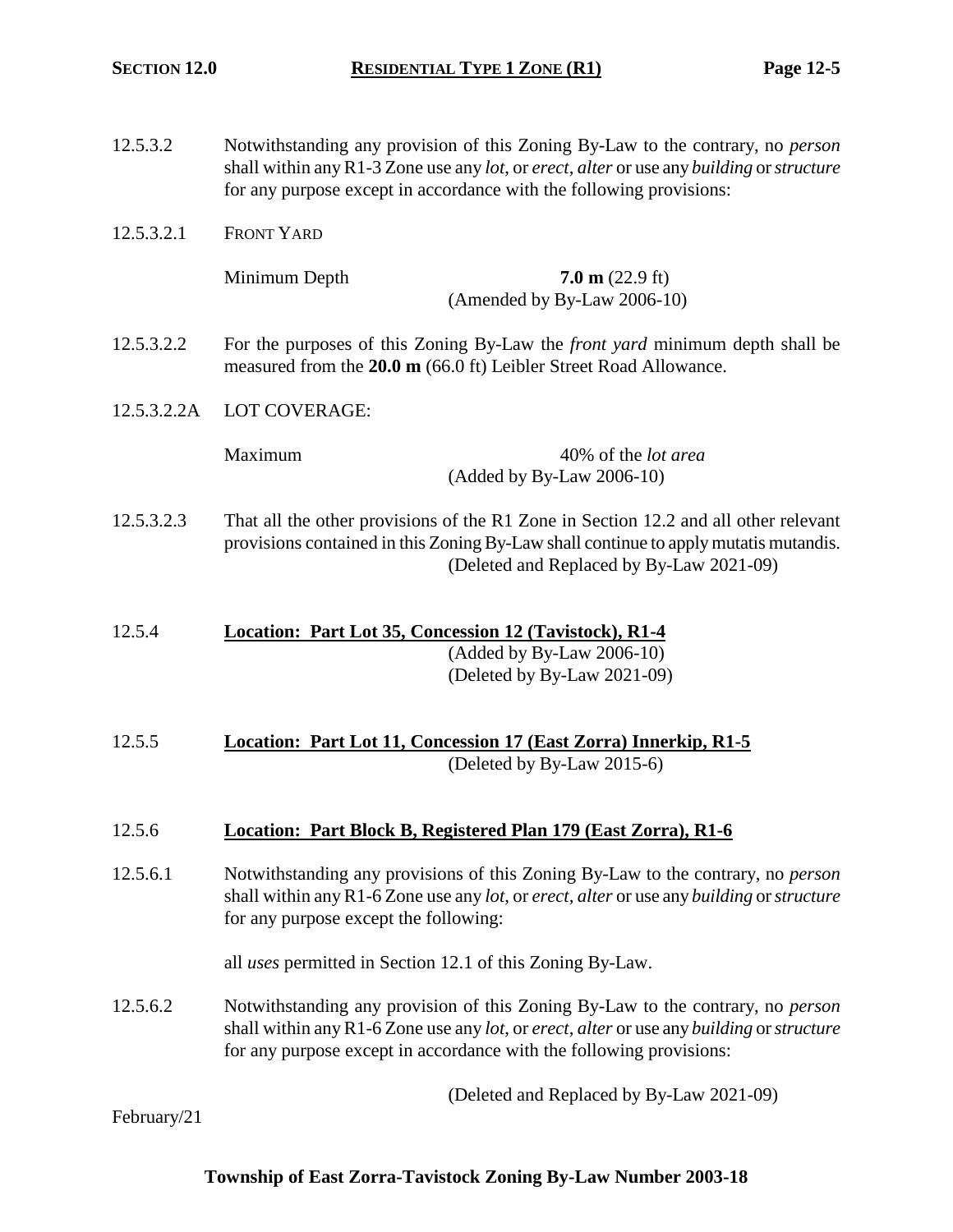- 12.5.6.2.1 SPECIAL PROVISIONS FOR HOME OCCUPATION
- 12.5.6.2.1.1 No more than **28.0 m<sup>2</sup>** (301.4 ft<sup>2</sup> ) of floor area shall be used for the *home occupation use*.
- 12.5.6.2.1.2 For the purpose of this Zoning By-Law, a sign shop shall be construed to be a *home occupation use*.
- 12.5.6.2.1.3 All the provisions for a *home occupation use* in Section 4.61 to this Zoning By-Law shall apply.
- 12.5.6.3 That all the other provisions of the R1 Zone in Section 12.2 and all other relevant provisions contained in this Zoning By-Law shall continue to apply mutatis mutandis. (Deleted and Replaced by By-Law 2021-09)

12.5.7 **Location: Part Lot 125, Plan 307 (Tavistock), and Part Lot 35, Concession 12 (East Zorra), R1-7**

(Added by By-Law 2006-10) (Deleted by By-Law 2021-09)

## 12.5.8 **Location: Part Lots 19 and 20, Concession 5 (South Easthope), R1-8 (Key Map 4)**

12.5.8.1 Notwithstanding any provision of this Zoning By-Law to the contrary, no *person* shall within any R1-8 Zone use any *lot*, or *erect, alter* or use any *building* or *structure* except in accordance with the following provisions:

all *uses* permitted in Section 12.1

- 12.5.8.2 Notwithstanding any provision of this Zoning By-Law to the contrary, no *person* shall within any R1-8 Zone use any *lot*, or *erect, alter* or use any *building* or *structure* except in accordance with the following provisions:
- 12.5.8.2.1 SETBACK

*Front yard*, Minimum Depth **6.0 m** (19.6 ft)

- 12.5.8.2.2 Notwithstanding any provision of this Zoning By-Law to the contrary, no *person* shall within any R1-8 Zone use any *lot*, or *erect, alter* or use any *building* or *structure* except in accordance with the following provisions:
- 12.5.8.2.3 SETBACK FROM ENCLOSED MUNICIPAL DRAIN

**Minimum 3.0 m** (9.8 ft) (Deleted and Replaced by By-Law 2021-09)

February/21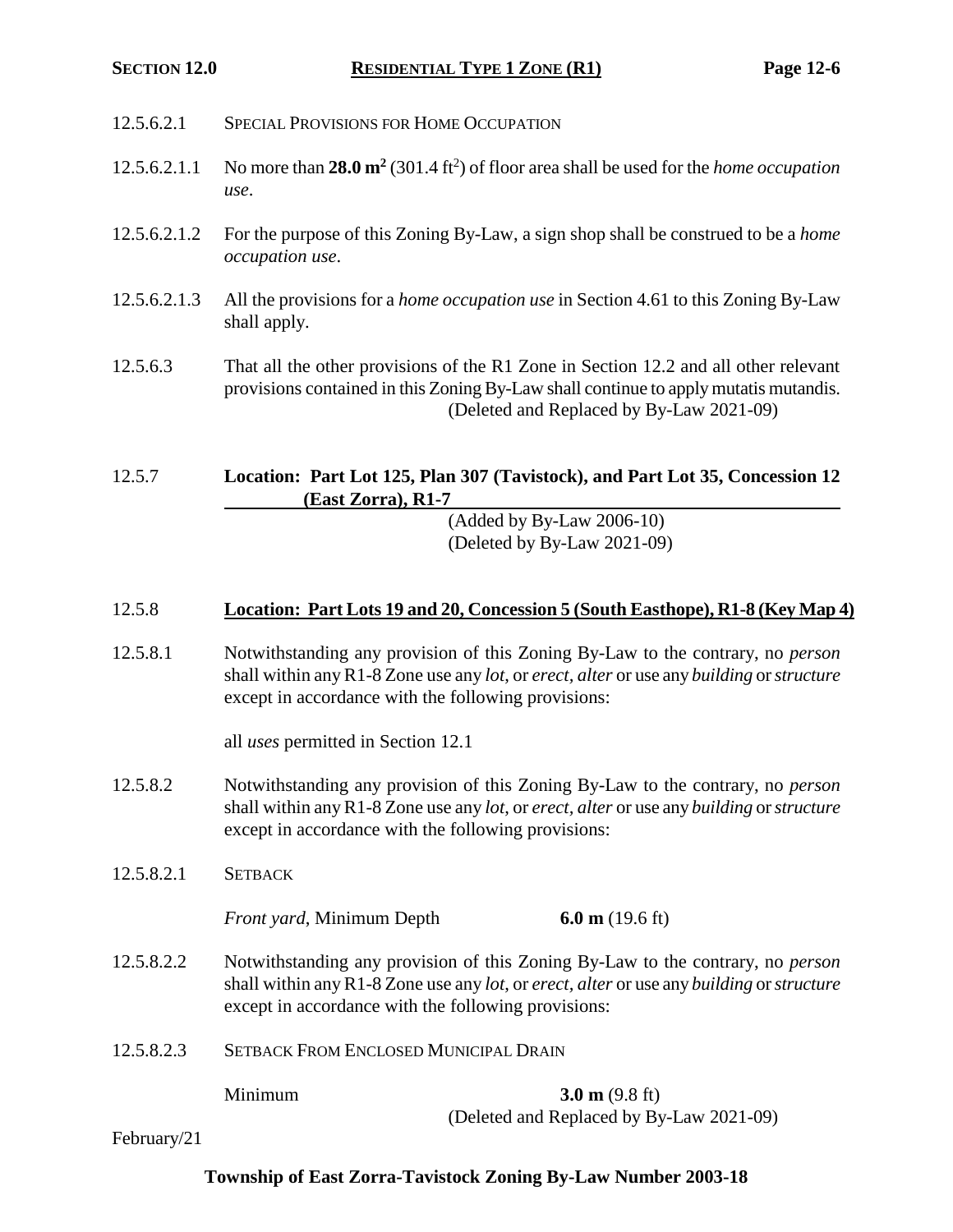12.5.8.3 That all the provisions of the R1 Zone in Section 12.2 to this Zoning By-Law, as amended, shall apply, and further that all other provisions of this Zoning By-Law, as amended, that are consistent with the provisions herein contained shall continue to apply mutatis mutandis.

(Added by By-Law 2008-17) (Deleted and Replaced by By-Law 2021-09)

12.5.9 **Location: Part Lots 9 and 10, Concession 17 (East Zorra), north of George Street, south of Main Street, Village of Innerkip (R1-9) (Key Map 50)**

(Added by By-Law 2009-48) (Replaced by By-Law 2011-11) (Deleted by By-Law 2021-09)

## 12.5.10 **Location: Part Lots 9 and 10, Concession 17 (East Zorra), Lot south of Main Street and west of the proposed James Street Extension, Village of Innerkip (R1-10) (Key Map 50)**

12.5.10.1 Notwithstanding any provision of this Zoning By-Law to the contrary, no *person* shall within any R1-10 Zone use any *lot*, or *erect*, *alter* or use any *building* or *structure* except in accordance with the following provisions:

all *uses* permitted in Section 12.1

- 12.5.10.2 Notwithstanding any provision of this Zoning By-Law to the contrary, no *person* shall within any R1-10 Zone use any *lot*, or *erect*, *alter* or use any *building* or *structure* except in accordance with the following provisions:
- 12.5.10.2.1 FRONT YARD

Minimum Depth **7.0 m** (23.0 ft)

12.5.10.2.2 LOT FRONTAGE

**Minimum 17.5 m** (57.4 ft)

12.5.10.2.3 EXTERIOR SIDE YARD

**Minimum Depth 7.0 m** (23.0 ft)

(Added by By-Law 2009-48) (Replaced by By-Law 2011-11) (Deleted and Replaced by By-Law 2021-09)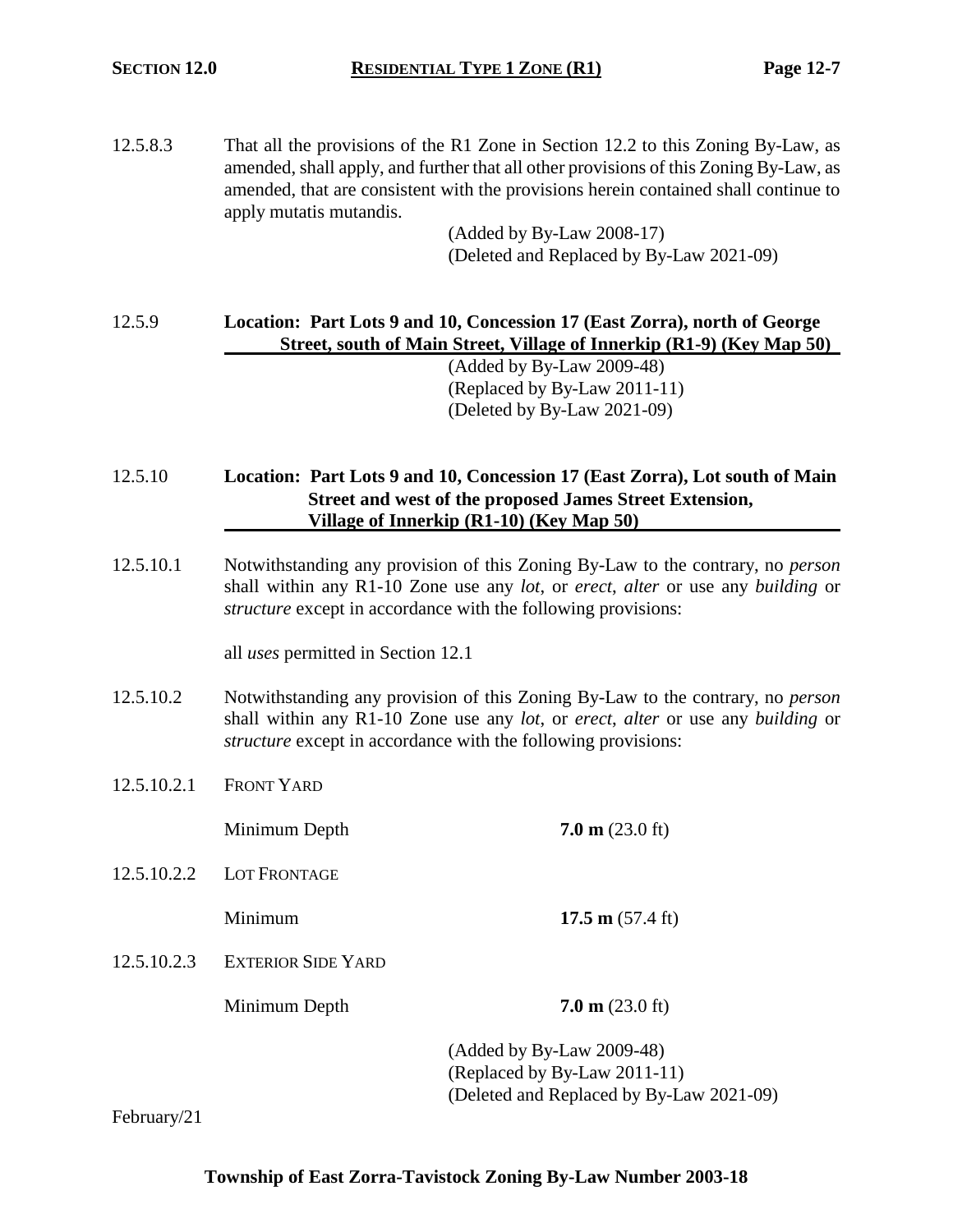| 12.5.10.2.4 | LOT COVERAGE                                           |                                                                                                                                                                                                                                                                  |  |
|-------------|--------------------------------------------------------|------------------------------------------------------------------------------------------------------------------------------------------------------------------------------------------------------------------------------------------------------------------|--|
|             | Maximum                                                | 40% of the <i>lot area</i>                                                                                                                                                                                                                                       |  |
| 12.5.10.3   | apply mutatis mutandis.                                | That all the provisions of the R1 Zone in Section 12.2 to this Zoning By-Law, as<br>amended, shall apply, and further that all other provisions of this Zoning By-Law, as<br>amended, that are consistent with the provisions herein contained shall continue to |  |
|             |                                                        | (Added by By-Law 2009-48)                                                                                                                                                                                                                                        |  |
|             |                                                        | (Replaced by By-Law 2011-11)                                                                                                                                                                                                                                     |  |
|             |                                                        | (Deleted and Replaced by By-Law 2021-09)                                                                                                                                                                                                                         |  |
| 12.5.11     |                                                        | Location: Part Lot 35, Concession 12 (Tavistock), R1-11                                                                                                                                                                                                          |  |
|             |                                                        | $(Added by By-Law 2011-36)$                                                                                                                                                                                                                                      |  |
|             |                                                        | (Deleted by By-Law 2021-09)                                                                                                                                                                                                                                      |  |
| 12.5.12     |                                                        | Location: Part Lots 34 & 35, Concession 12 (Tavistock), R1-12                                                                                                                                                                                                    |  |
|             |                                                        | $(Added by By-Law 2012-36)$                                                                                                                                                                                                                                      |  |
|             |                                                        | (Deleted by By-Law 2021-09)                                                                                                                                                                                                                                      |  |
| 12.5.13     |                                                        | Location: Block B, Plan 111 (Innerkip), R1-13 (Key Map 48)                                                                                                                                                                                                       |  |
| 12.5.13.1   | <i>structure</i> for any purpose except the following: | Notwithstanding any provision of this Zoning By-Law to the contrary, no person<br>shall within any R1-13 Zone use any lot, or erect, alter or use any building or                                                                                                |  |
|             | all uses permitted in Section 12.1                     |                                                                                                                                                                                                                                                                  |  |
| 12.5.13.2   |                                                        | Notwithstanding any provision of this Zoning By-Law to the contrary, no <i>person</i>                                                                                                                                                                            |  |

- shall within any R1-13 Zone use any *lot*, or *erect*, *alter* or use any *building* or *structure* except in accordance with the following provisions:
- 12.5.13.2.1 Exterior Side Yard

Minimum Width **5.5 m** (18.0 ft)

12.5.13.3 That all the provisions of the R1 Zone in Section 12.2 to this Zoning By-Law, as amended, shall apply, and further that all other provisions of this Zoning By-Law, as amended, that are consistent with the provisions herein contained shall continue to apply mutatis mutandis.

> (Added by By-Law 2012-18) (Deleted and Replaced by By-Law 2021-09)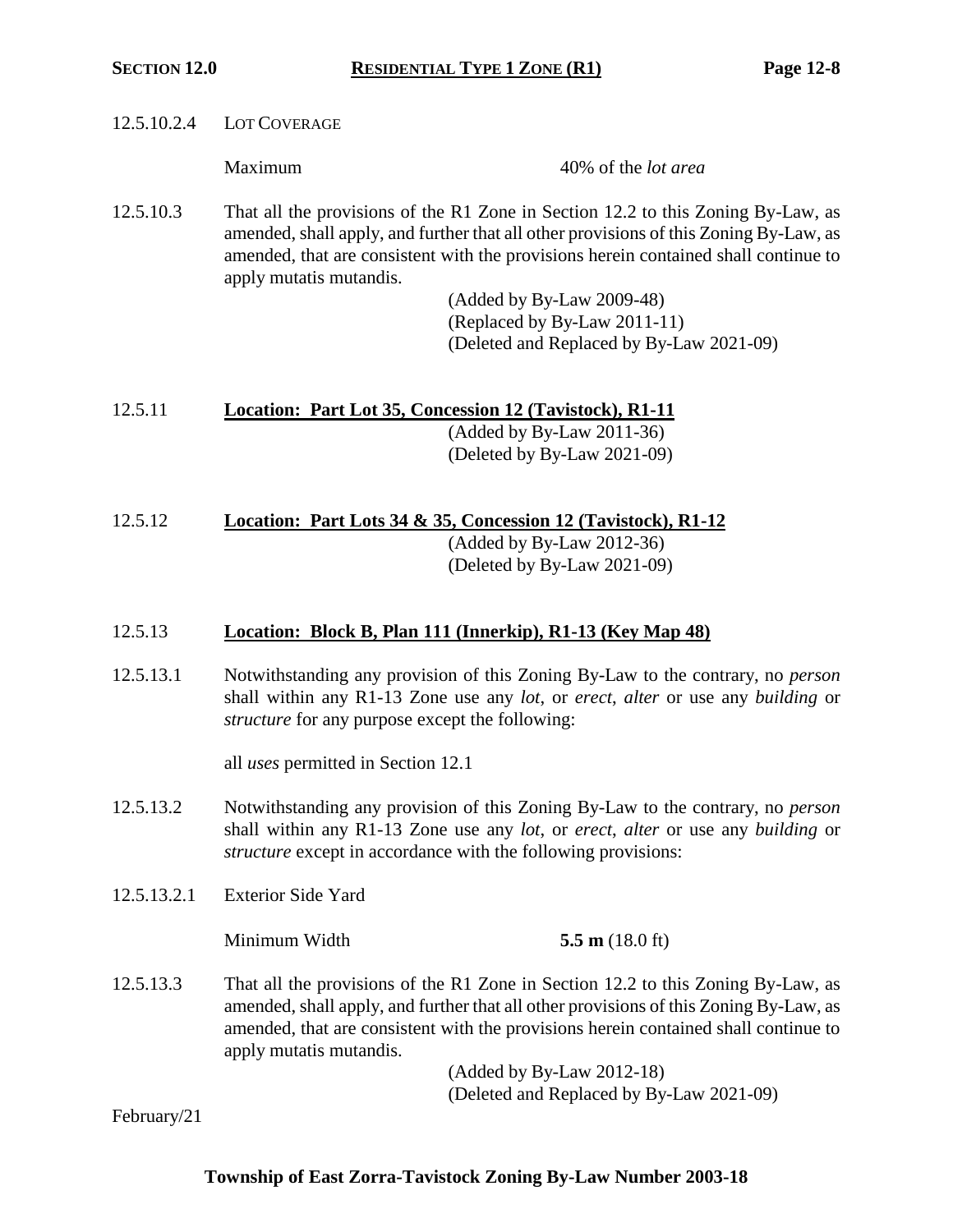12.5.14 **Location: Part Lots 21 & 22, Concession 8 (South Easthope) and Part Lot 64,**

|             |                                                                                                                                                                                                                                                                                             | North of Hope Street and West of William Street, R1-14 (Key Map 3)                                                                                |  |
|-------------|---------------------------------------------------------------------------------------------------------------------------------------------------------------------------------------------------------------------------------------------------------------------------------------------|---------------------------------------------------------------------------------------------------------------------------------------------------|--|
| 12.5.14.1   | Notwithstanding any provision of this Zoning By-Law to the contrary, no <i>person</i><br>shall within any R1-14 Zone use any lot, or erect, alter or use any building or<br><i>structure</i> for any purpose except the following:                                                          |                                                                                                                                                   |  |
|             | all <i>uses</i> permitted in Section 12.1                                                                                                                                                                                                                                                   |                                                                                                                                                   |  |
| 12.5.14.2   | Notwithstanding any provision of this Zoning By-Law to the contrary, no <i>person</i><br>shall within any R1-14 Zone use any lot, or erect, alter or use any building or<br><i>structure</i> except in accordance with the following provisions:                                            |                                                                                                                                                   |  |
| 12.5.14.2.1 | LOT DEPTH                                                                                                                                                                                                                                                                                   |                                                                                                                                                   |  |
|             | Minimum, where served by sanitary<br>sewers and public water supply                                                                                                                                                                                                                         | $29.0 \text{ m} (95.1 \text{ ft})$                                                                                                                |  |
| 12.5.14.2.2 | <b>FRONT YARD</b>                                                                                                                                                                                                                                                                           |                                                                                                                                                   |  |
|             | Minimum Depth                                                                                                                                                                                                                                                                               | $7.0 \text{ m}$ (23.0 ft)                                                                                                                         |  |
| 12.5.14.2.3 | <b>EXTERIOR SIDE YARD</b>                                                                                                                                                                                                                                                                   |                                                                                                                                                   |  |
|             | Minimum Width                                                                                                                                                                                                                                                                               | $7.0 \text{ m}$ (23.0 ft)                                                                                                                         |  |
| 12.5.14.2.4 | LOT COVERAGE                                                                                                                                                                                                                                                                                |                                                                                                                                                   |  |
|             | Maximum                                                                                                                                                                                                                                                                                     | 40% of the <i>lot area</i>                                                                                                                        |  |
| 12.5.14.3   | That all the provisions of the R1 Zone in Section 12.2 to this Zoning By-Law, as<br>amended, shall apply, and further that all other provisions of this Zoning By-Law, as<br>amended, that are consistent with the provisions herein contained shall continue to<br>apply mutatis mutandis. |                                                                                                                                                   |  |
|             |                                                                                                                                                                                                                                                                                             | (Added by By-Law 2012-22)<br>(Deleted and Replaced by By-Law 2021-09)                                                                             |  |
| 12.5.15     |                                                                                                                                                                                                                                                                                             | Location: Part Lots 21 & 22, Concession 8 (South Easthope) and Part Lot 64,<br>North of Hope Street and West of William Street, R1-15 (Key Map 3) |  |
| 12.5.15.1   | Notwithstanding any provision of this Zoning By-Law to the contrary, no person<br>shall within any R1-15 Zone use any lot, or erect, alter or use any building or<br><i>structure</i> for any purpose except the following:                                                                 |                                                                                                                                                   |  |
|             | all <i>uses</i> permitted in Section 12.1                                                                                                                                                                                                                                                   |                                                                                                                                                   |  |
| February/21 |                                                                                                                                                                                                                                                                                             | (Added by By-Law 2012-22)<br>(Deleted and Replaced by By-Law 2021-09)                                                                             |  |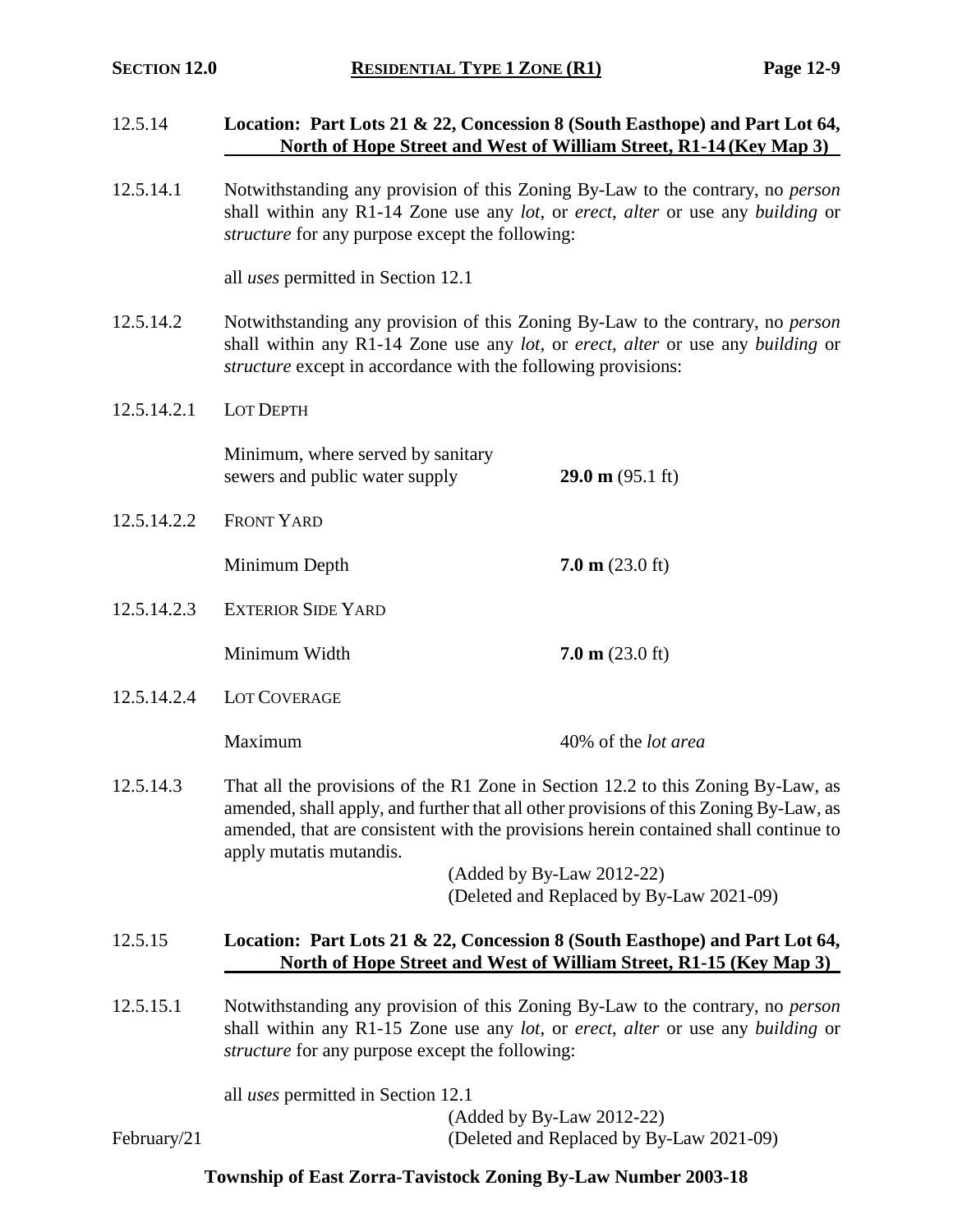- 12.5.15.2 Notwithstanding any provision of this Zoning By-Law to the contrary, no *person* shall within any R1-15 Zone use any *lot*, or *erect*, *alter* or use any *building* or *structure* except in accordance with the following provisions:
- 12.5.15.2.1 FRONT YARD

Minimum Depth **5.0 m** (16.4 ft)

12.5.15.3 That all the provisions of the R1 Zone in Section 12.2 to this Zoning By-Law, as amended, shall apply, and further that all other provisions of this Zoning By-Law, as amended, that are consistent with the provisions herein contained shall continue to apply mutatis mutandis.

> (Added by By-Law 2012-22) (Deleted and Replaced by By-Law 2021-09)

### 12.5.16 **Location: Part Lots 21 & 22, Concession 8 (South Easthope) and Part Lot 64, North of Hope Street and West of William Street, R1-16 (Key Map 3)**

12.5.16.1 Notwithstanding any provision of this Zoning By-Law to the contrary, no *person* shall within any R1-16 Zone use any *lot*, or *erect*, *alter* or use any *building* or *structure* for any purpose except the following:

all *uses* permitted in Section 12.1.

- 12.5.16.2 Notwithstanding any provision of this Zoning By-Law to the contrary, no *person* shall within any R1-16 Zone use any *lot*, or *erect*, *alter* or use any *building* or *structure* except in accordance with the following provisions:
- 12.5.16.2.1 LOT DEPTH

|             | Minimum, where served by sanitary<br>sewers and public water supply | $23.0 \text{ m}$ (75.5 ft)                                              |
|-------------|---------------------------------------------------------------------|-------------------------------------------------------------------------|
| 12.5.16.2.2 | <b>FRONT YARD</b>                                                   |                                                                         |
|             | Minimum Depth                                                       | $7.0 \text{ m}$ (23.0 ft)                                               |
| 12.5.16.2.3 | <b>REAR YARD</b>                                                    |                                                                         |
|             | Minimum Depth                                                       | 4.5 m $(14.8 \text{ ft})$                                               |
| 12.5.16.2.4 | <b>LOT COVERAGE</b>                                                 |                                                                         |
|             | Maximum                                                             | 40% of the <i>lot area</i>                                              |
| February/21 |                                                                     | $(Added by By-Law 2012-22)$<br>(Deleted and Replaced by By-Law 2021-09) |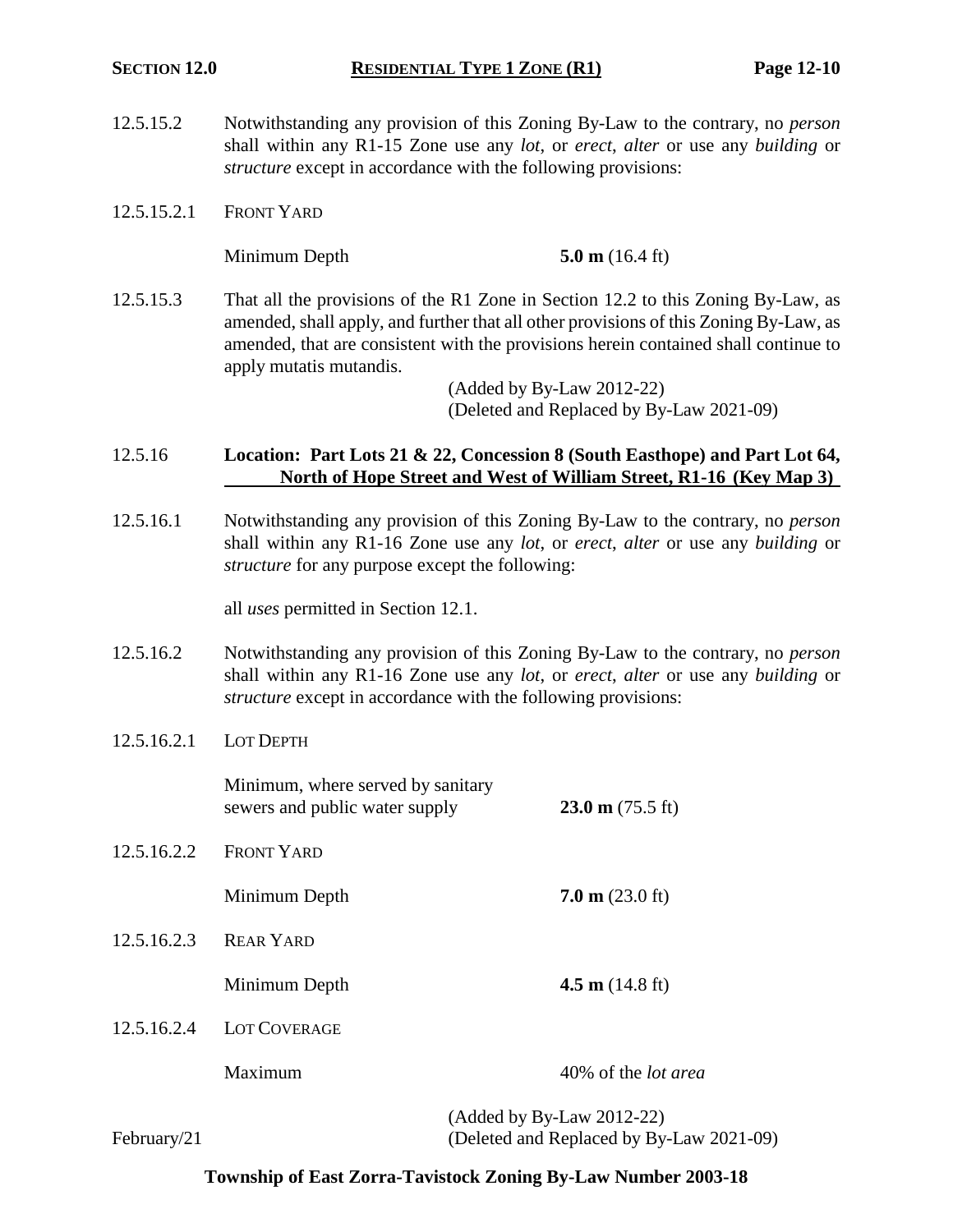12.5.16.3 That all the provisions of the R1 Zone in Section 12.2 to this Zoning By-Law, as amended, shall apply, and further that all other provisions of this Zoning By-Law, as amended, that are consistent with the provisions herein contained shall continue to apply mutatis mutandis.

(Added by By-Law 2012-22) (Deleted and Replaced by By-Law 2021-09)

## 12.5.17 **Location: Lots 1-5, 17-19, 21-22, Plan M-59 (Village of Innerkip), R1-17 (Key Map 48)**

12.5.17.1 Notwithstanding any provisions of this Zoning By-Law to the contrary, no *person*  shall within any 'R1-17' Zone use any *lot*, or *erect*, *alter* or use any *building* or *structure* for any purpose except the following:

all *uses* permitted in Section 12.1 to this Zoning By-Law.

- 12.5.17.2 Notwithstanding any provision of this Zoning By-Law to the contrary, no *person*  shall within any 'R1-17' Zone use any *lot*, or *erect*, *alter* or use any *building* or *structure* except in accordance with the following provisions:
- 12.5.17.2.1 EXTERIOR SIDE YARD

Minimum Width **7.0 m** (22.9 ft)

12.5.17.2.2 LOT COVERAGE

Maximum 40% of the *lot area*

12.5.17.2.3 LOT FRONTAGE

Minimum, in the case of a *corner lot* **16.9 m** (55.4 ft)

12.5.17.2.4 SETBACK FROM CENTERLINE OF A COUNTY ROAD

**Minimum 20 m** (65.6 ft)

12.5.17.3 That all provisions of the 'R1' Zone in Section 12.2 to this Zoning By-Law, as amended, shall apply, and further that all other provisions of this Zoning By-Law, as amended, that are consistent with the provisions herein contained shall continue to apply mutatis mutandis.

> (Added by By-Law 2012-42) (Deleted and Replaced by By-Law 2021-09)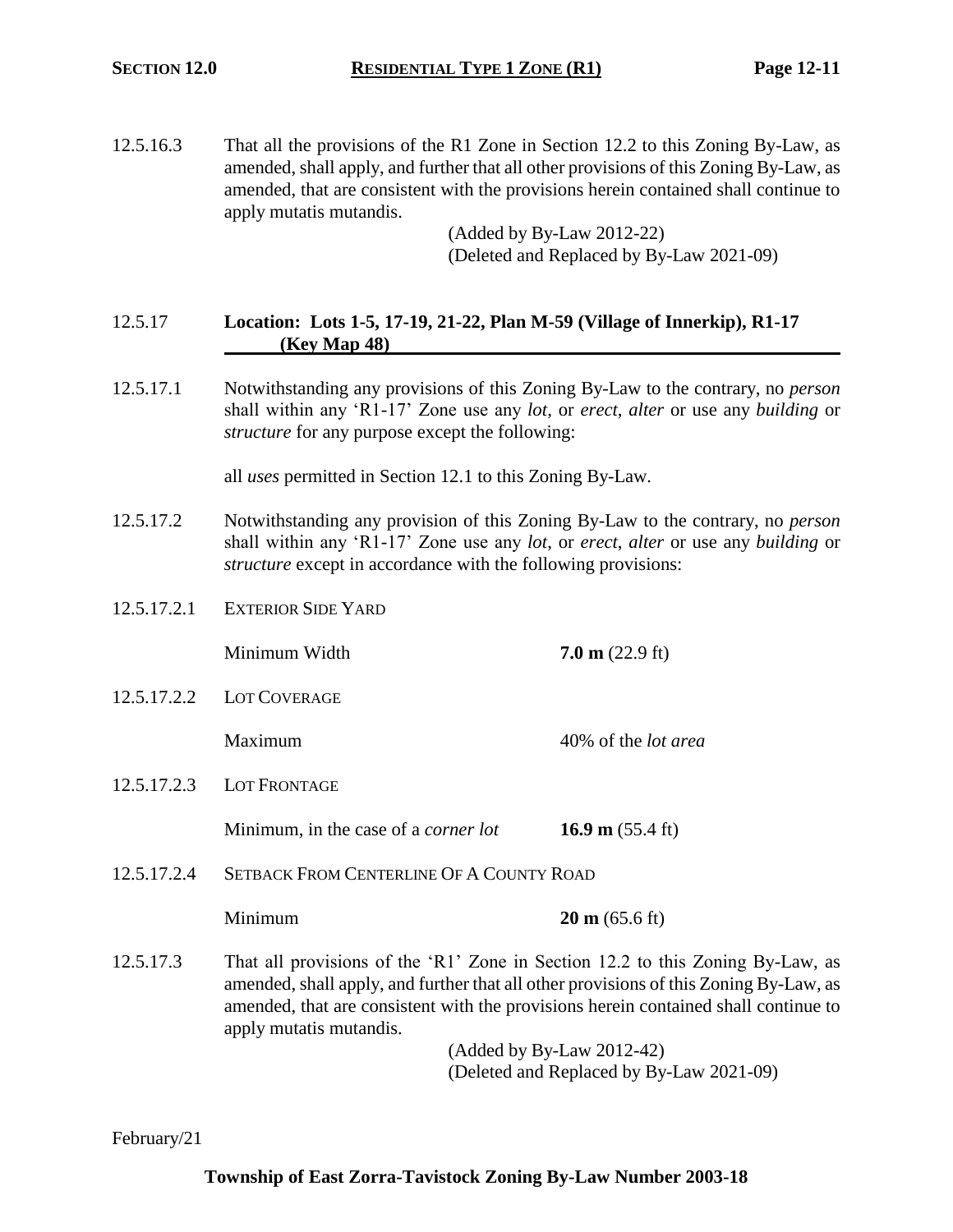# 12.5.18 **Location: Part Blocks A & C, Plan M70 (East Zorra), R1-18** (Added by By-Law 2013-3) (Deleted by By-Law 2013-6) (Deleted and Replaced by By-Law 2021-09)

12.5.18 **Location: Part Blocks A & C, Plan M70 (East Zorra) Location: Lots 107, 108, 109 & 110, Registered Plan 111 (East Zorra) Location: Part of Lot 126, Registered Plan 111 (East Zorra) Location: Part 5, Plan 41R-8974 (East Zorra), R1-18** (Added by By-Law 2013-6) (Replaced by By-Law 2013-39) (Replaced by By-Law 2013-49) (Deleted by By-Law 2021-09)

## 12.5.19 **Location: Part Blocks A & C, Plan M70 (East Zorra), R1-19 (Key Map 4)**

12.5.19.1 Notwithstanding any provision of this Zoning By-Law to the contrary, no *person* shall within any 'R1-19' Zone use any *lot*, or *erect*, *alter* or use any *building* or *structure* for any purpose except the following:

all *uses permitted* in Section 12.1.

- 12.5.19.2 Notwithstanding any provision of this Zoning By-Law to the contrary, no *person* shall within any 'R1-19' Zone use any *lot*, or *erect*, *alter* or use any *building* or *structure* except in accordance with the following provisions:
- 12.5.19.2.1 FRONT YARD

Minimum Depth **6.0 m** (20.0 ft)

12.5.19.2.2 REAR YARD

Minimum Depth **5.0 m** (16.4 ft)

12.5.19.2.3 LOT COVERAGE

Maximum 40% of the *lot area*

12.5.19.2.4 That all provisions of the 'R1' Zone in Section 12.2 to this Zoning By-Law, as amended, shall apply, and further that all other provisions of this Zoning By-Law, as amended, that are consistent with the provisions herein contained shall continue to apply mutatis mutandis.

(Added by By-Law 2013-6) February/21 (Deleted and Replaced by By-Law 2021-09)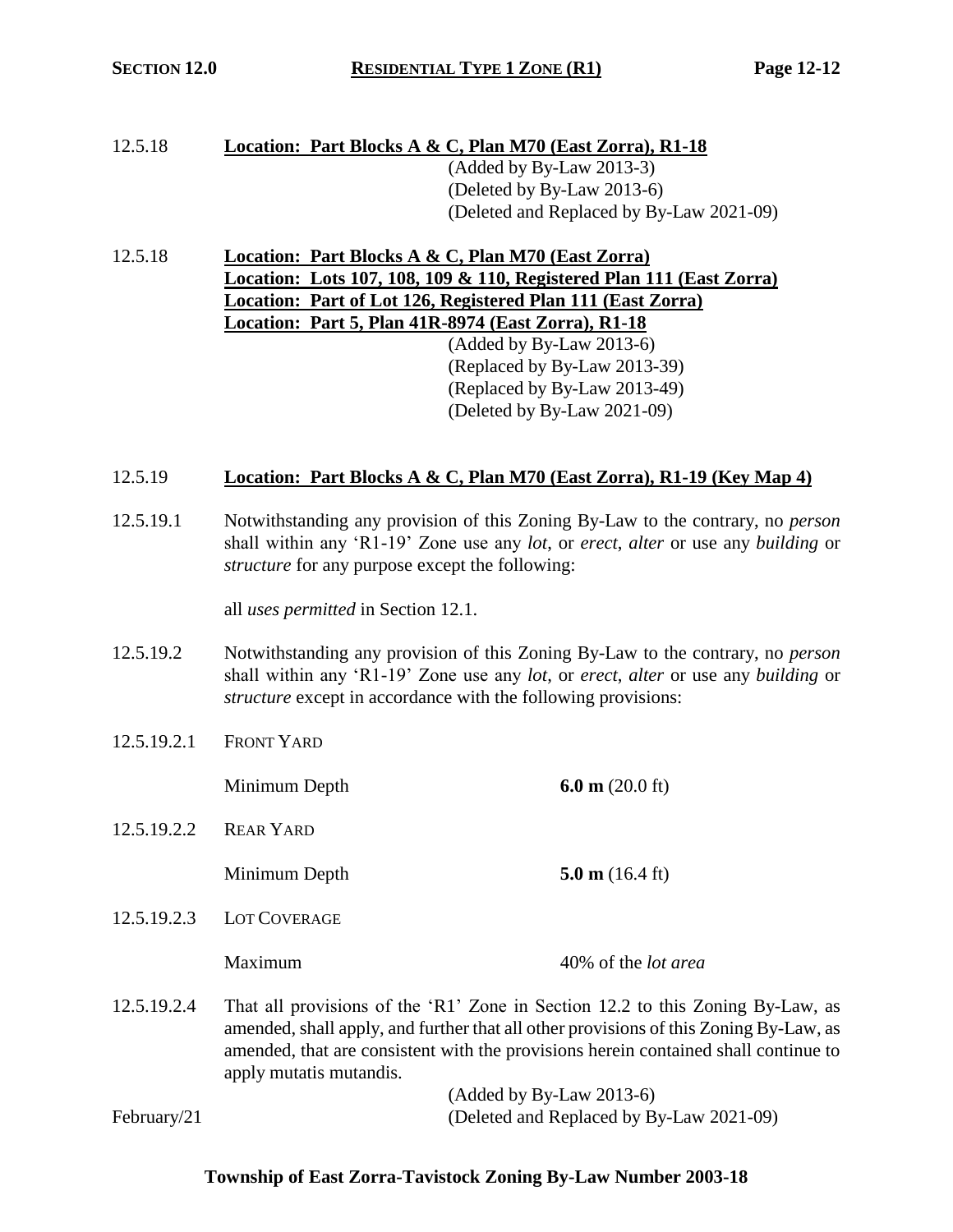12.5.20 **Location: Part Lot 35, Concession 13 (East Zorra), R1-20** (Added by By-Law 2013-35) (Deleted by By-Law 2021-09)

## 12.5.21 **Location: Part 6, Plan 41R-8974 (East Zorra), R1-21 (Key Map 50)**

12.5.21.1 Notwithstanding any provision of this Zoning By-Law to the contrary, no *person* shall within any 'R1-21' Zone *use* any *lot*, or *erect*, *alter* or *use* any *building* or *structure* for any purpose except the following:

all *uses permitted* in Section 12.1.

- 12.5.21.2 Notwithstanding any provision of this Zoning By-Law to the contrary, no *person* shall within any 'R1-21' Zone *use* any *lot*, or *erect*, *alter* or *use* any *building* or *structure* except in accordance with the following provisions:
- 12.5.18.2.1 FRONT YARD

Minimum Depth **12.0 m** (39.37 ft)

- 12.5.21.2.2 LOT COVERAGE Maximum 40% of the *lot area*
- 12.5.21.2.3 ESTABLISHED BUILDING LINE

Section 5.6 – ESTABLISHED BUILDING LINE of this By-law shall not apply.

12.5.21.3 That all provisions of the 'R1' Zone in Section 12.2 to this Zoning By-Law, as amended, shall apply, and further that all other provisions of this Zoning By-Law, as amended, that are consistent with the provisions herein contained shall continue to apply mutatis mutandis.

> (Added by By-Law 2013-49) (Deleted and Replaced by By-Law 2021-09)

#### 12.5.21 **Location: Lot 3, Registered Plan 820 (East Zorra), R1-21 (Key Map 29)**

12.5.21.1 Notwithstanding any provisions of this Zoning By-Law to the contrary, no person shall within any R1-21 Zone *use* any *lot* or *erect*, *alter* or *use* any *building* or *structure* for any purpose except the following;

> a *single-detached dwelling* existing as of March 19, 2014; a *home occupation*, in accordance with the provisions of Section 5.13.

> > (Added by By-Law 2014-11) (Deleted and Replaced by By-Law 2021-09)

February/21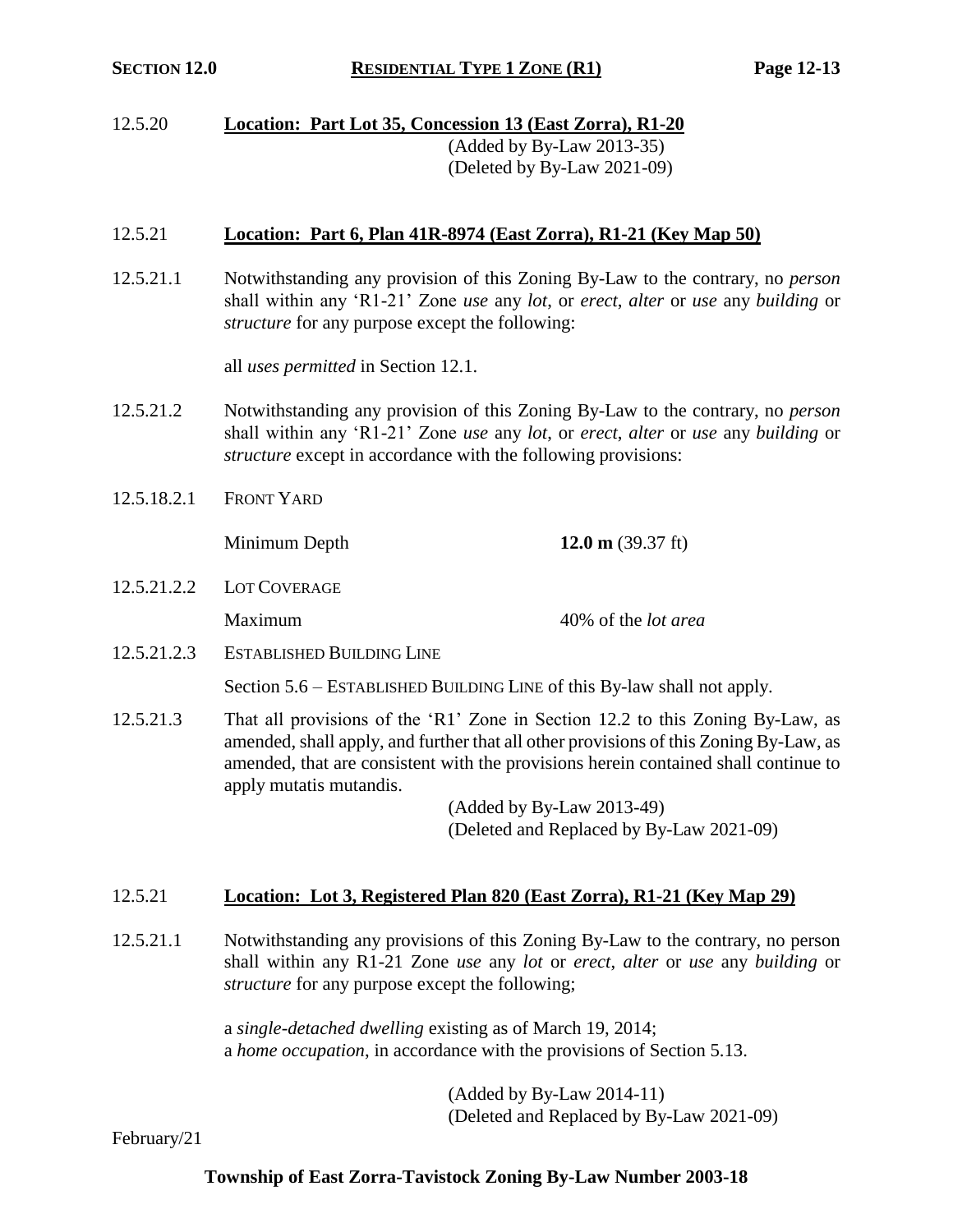- 12.5.21.2 Notwithstanding any provisions of this Zoning By-Law to the contrary, no person shall within any R1-21 Zone *use* any *lot*, or *erect*, *alter* or use any *building* or *structure* except in accordance with the following provisions:
- 12.5.21.2.1 ZONE PROVISIONS:
	- i) Notwithstanding Section 12.2 of this Zoning By-Law, the following provisions shall apply:

| Minimum Lot Area     | 462.0 m <sup>2</sup> (4,973.0 ft <sup>2</sup> ) |
|----------------------|-------------------------------------------------|
| Minimum Lot Frontage | 18.9 m $(61.9 \text{ ft})$                      |
| Minimum Lot Depth    | 24.5 m $(80.0 \text{ ft})$                      |

- ii) Notwithstanding any other provision contained in this Zoning By-Law, no new development or additions to existing development shall be permitted.
- 12.5.21.3 That all provisions of the R1 Zone in Section 12.2 to this Zoning By-Law, as amended, shall apply, and further that all other provisions of this Zoning By-Law, as amended, that are consistent with the provisions herein contained shall continue to apply mutatis mutandis.

(Added by By-Law 2014-11) (Deleted and Replaced by By-Law 2021-09)

# 12.5.22 **Location: Part 2 of Lots 15 & 16, Plan 111 (Innerkip), R1-22**

(Added by By-Law 2014-30) (Deleted by By-Law 2021-09)

12.5.23 **Location: Lots 115, 116 & 117, Plan 111, (Innerkip), R1-23 (Key Map 50)** (Added by By-Law 2016-08)

(Deleted and Replaced by By-Law 2021-09)

## 12.5.24 **LOCATION: Part Lot 18, Concession 5, R1-24 (Key Map 5)**

12.5.24.1 Notwithstanding any provisions of this Zoning By-Law to the contrary, no *person* shall within any R1-24 Zone use any *lot*, or *erect*, *alter* or use any *building* or *structure* for any purpose except the following:

all *uses* permitted in Section 12.1 of this Zoning By-law.

(Added by By-Law 2016-42) (Deleted and Replaced by By-Law 2021-09)

February/21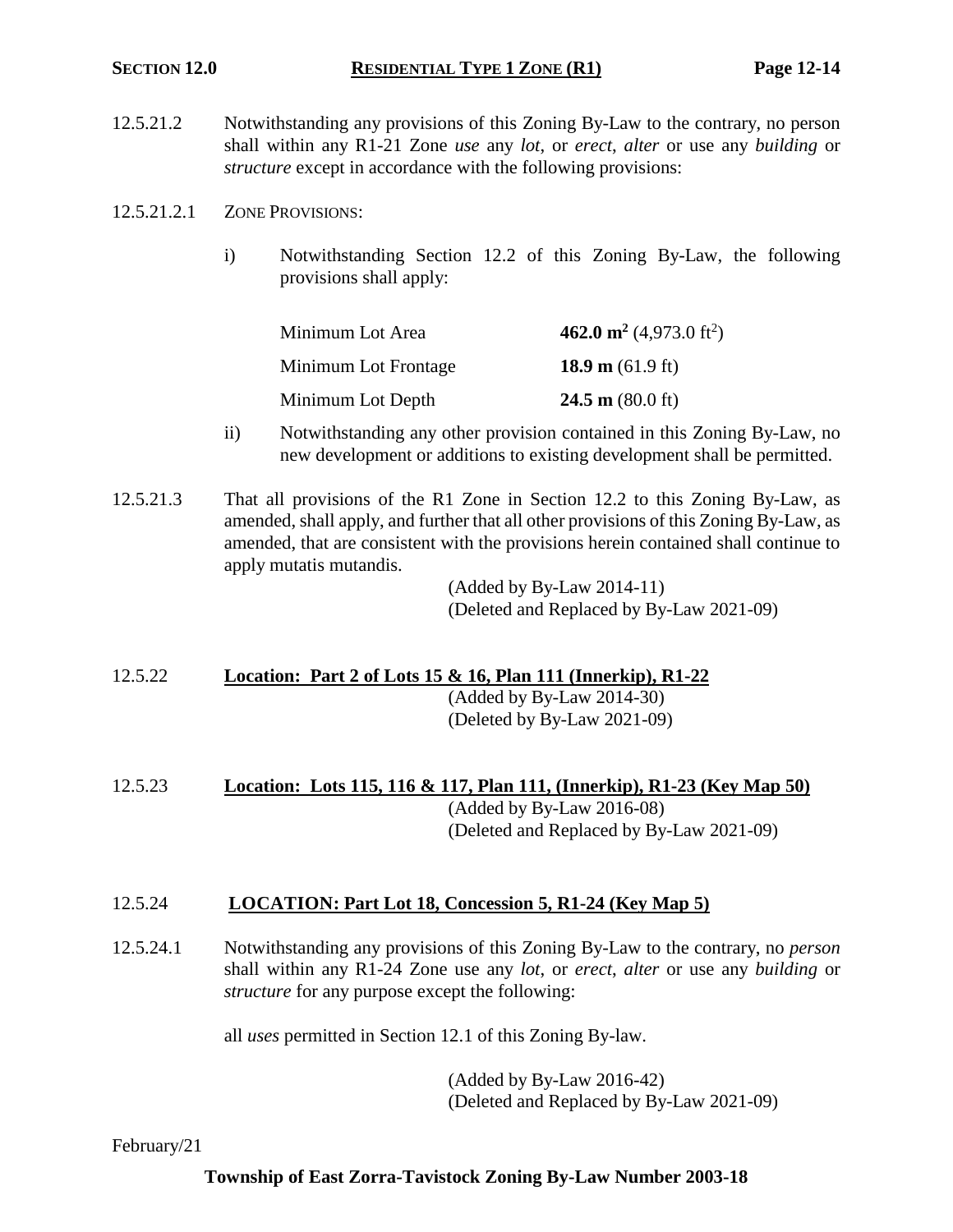- 12.5.24.2 Notwithstanding any provisions of this Zoning By-law to the contrary, no *person* shall within any R1-24 Zone use any *lot*, or *erect, alter* or use any *building* or *structure* for any purpose except in accordance with the following provisions:
- 12.5.24.2.1 LOT DEPTH

**Minimum 19.5 m** (63.9 ft)

- 12.5.24.2.2 FRONT YARD DEPTH Minimum **6.0 m** (19.7 ft)
- 12.5.24.2.3 REAR YARD DEPTH

Minimum **5.5 m** (18.0 ft)

12.5.24.2.4 LOT COVERAGE

Maximum **35 %**

12.5.24.3 That all the provisions of the R1 Zone in Section 12.2 of this Zoning By-Law, as amended, shall apply, and further, that all other provisions of this Zoning By-Law, as amended, that are consistent with the provisions herein shall continue to apply mutatis mutandis.

> (Added by By-law 2016-42) (Deleted and Replaced by By-Law 2021-09)

#### 12.5.25 **Location: Part Lot 10, Concession 17 (East Zorra), R1-25(H) (Key Map 49)**

12.5.25.1 Notwithstanding any provisions of this Zoning By-law to the contrary, no person shall within any R1-25(H) Zone *use* any *lot* or *erect*, *alter* or *use* any *building* or *structure* for any purpose except the following:

All *uses* permitted in Section 12.1 of this Zoning By-law.

- 12.5.25.2 Notwithstanding any provisions of this Zoning By-law to the contrary, no person shall within any R1-25(H) Zone *use* any *lot*, or *erect*, *alter* or *use* any *building* or *structure* except in accordance with the following provisions:
- 12.5.25.2.1 PERMITTED R1-25(H) USES

Notwithstanding Section 12.5.25.1 to this Zoning By-Law, no person shall within any R1-25(H) Zone use any *lot*, or *erect*, *alter*, or use any *building* or *structure* except for such purposes existing as of the date of passing of this Zoning By-Law, until such time as the holding symbol (H) is removed.

(Added by By-Law 2018-45)

February/21 (Deleted and Replaced by By-Law 2021-09)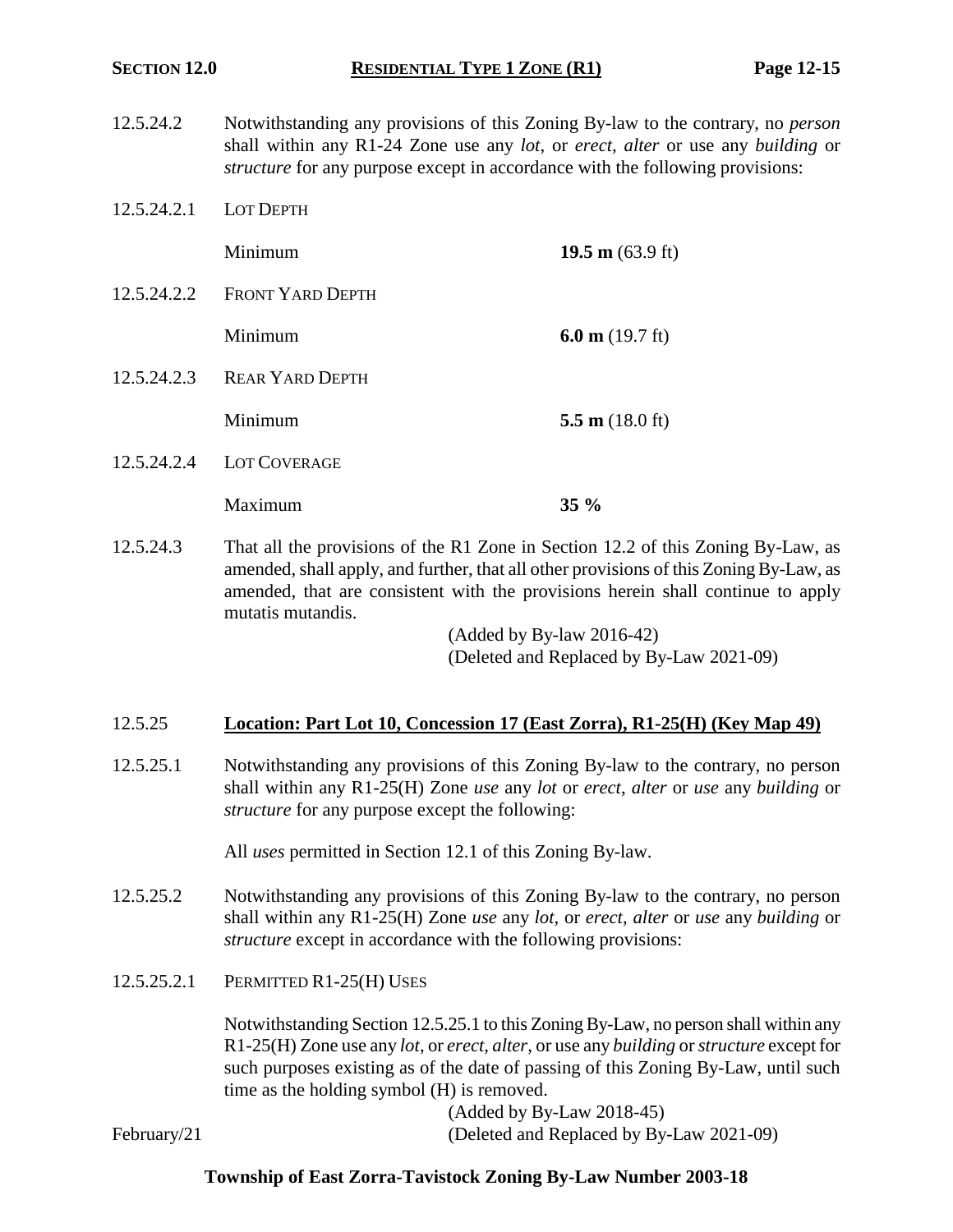12.5.25.2.2 REMOVAL OF THE HOLDING SYMBOL (H)

Development for any use in Section 12.5.25.1 shall be permitted at such time as the property owner merges the parcel with adjacent lands to create a parcel with appropriate lot area for low density residential development and the Township of East Zorra-Tavistock is satisfied that appropriate development can proceed. Development may occur once the holding symbol (H) has been removed in accordance with the provisions of the Planning Act, RSO 1990, as amended.

12.5.25.2.3 That all provisions of the R1 Zone in Section 12.2 to this Zoning By-law, as amended, shall apply, and further that all other provisions of this By-law, as amended, that are consistent with the provisions herein contained shall continue to apply mutatis mutandis.

> (Added by By-Law 2018-45) (Deleted and Replaced by By-Law 2021-09)

# 12.5.26 **Location: Part of Lot 10, Concession 17 (East Zorra); Part 1, 41R-9734 (Innerkip), R1-26 (Key Map 49)**

(Added by By-Law 2019-40) (Deleted by By-Law 2021-09)

## 12.5.27 **Location: Part Lot 115 & Part of Day Street, Plan 111, Part 5, Plan 41R-8974, Part 11, Plan 41R-9302, Village of Innerkip, R1-27 (Key Map 50)**

12.5.27.1 Notwithstanding any provisions of this Zoning By-Law, no person shall within any 'R1-27' Zone use any *lot* or *erect*, *alter* or *use* any *building* or *structure* for any purpose except the following:

> All *uses* permitted in Section 12.1 of this Zoning By-Law; A *converted dwelling*.

- 12.5.27.2 Notwithstanding any provisions of this Zoning By-Law, no person shall within any 'R1-27' Zone use any *lot*, or *erect*, *alter* or *use* any *building* or *structure* except in accordance with the following provisions:
- 12.5.27.2.1 FRONT YARD

Minimum Depth **7.0 m** (23 ft)

12.5.27.2.2 LOT COVERAGE

Maximum 40% of the *lot area*

(Added by By-Law 2020-32) February/21 (Deleted and Replaced by By-Law 2021-09)